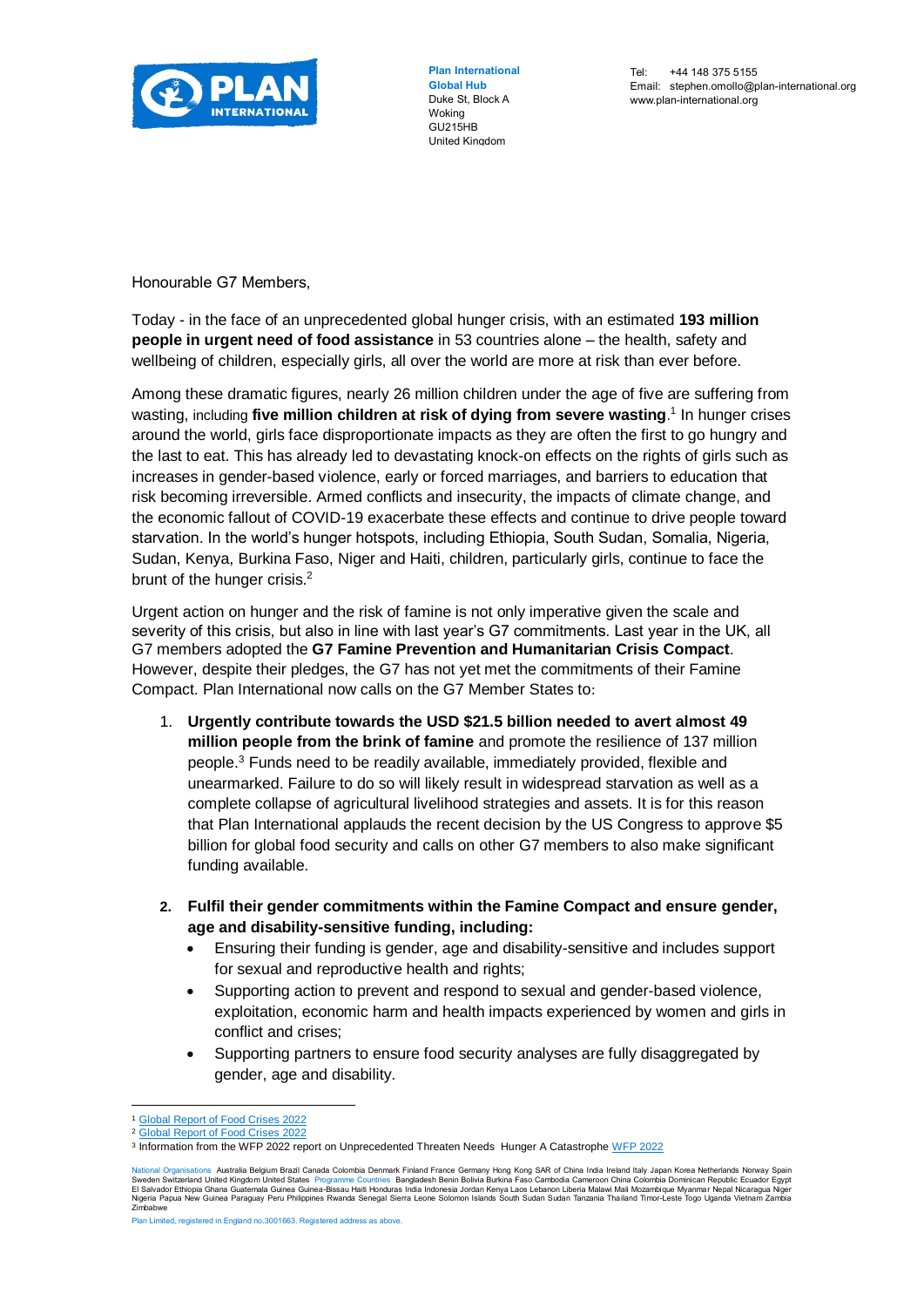- **3. As promised in the G7 Compact, act early on a "no regrets basis"**<sup>4</sup> **to save lives even when robust data is not available.** A "no regrets" policy of early action to prevent famine has clearly not been followed this year: halfway into 2022, and the UN's humanitarian appeals are only 18% covered globally, with countries at the risk of famine experiencing massive funding shortages. Funding for anticipatory action and emergency preparedness based on early warning indicators is critical, and where appropriate should use forecast-based financing.
- **4. Promote and provide evidence of efforts to facilitate humanitarian access, conditions of peace in conflict-affected hunger hotspots and new actions in the UN Security Council to address the use of starvation as a method of warfare**. Conflict and insecurity have caused 60% of hunger worldwide; however, there has been a lack of public reporting from the G7 on the implementation of their commitments to address the use of starvation as a method of warfare, as promised by the Compact.
- **5.** As pledged in the Famine Compact, **support governments to reinforce and scale-up gender-responsive, unconditional social protection and income support measures** for the most affected and vulnerable people and families, including child- and female-headed households, families with young children, displaced populations, and where relevant, to create an enabling environment for humanitarian actors to complement the national response.
- **6.** While Plan International thanks states for their commitment to "*establish a baseline of our individual funding and subsequently report on our financial support to anticipatory action in the future",* to build trust and galvanise positive action from others too, it is vital that the **G7 leaders are held accountable by publicly reporting on progress on commitments**, especially in financing.

Children, especially girls, pregnant and lactating women bear the brunt of this global hunger crisis. Despite this, they remain at risk of being neglected by the G7 and the wider international community. We request that the G7 leverage the upcoming G7 Leaders' Summit in Germany to push for implementation of the Famine Compact, providing urgent funding now and ensuring a transformative endorsement of age and gender within humanitarian crises while improving reporting on the implementation of its commitments.

Sincerely,

 $\overline{a}$ 

Alex the

Stephen Omollo Chief Executive Officer Plan International

fera $\rho$  (I thewarb

Serap Altinisik Head of EU Office, EU Representative Plan International European Union Office

<sup>4</sup> No regret commitments are actions and resources that are secured regardless of whether or not the dangers occur. Learning from past lessons, a slow, delayed or insufficient humanitarian response risks thousands of deaths and high rates of starvation and food insecurity.